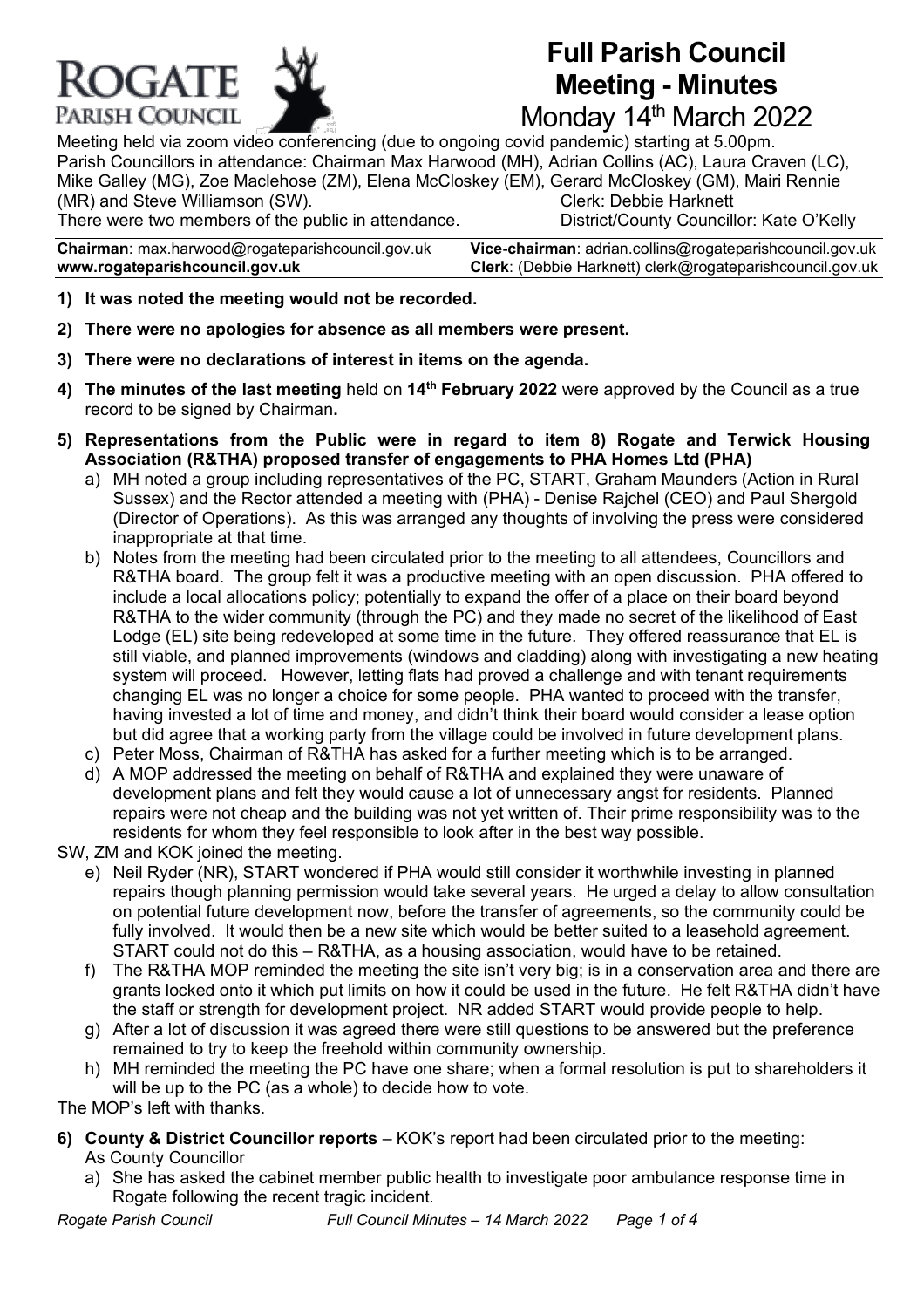- b) WSCC are working on ash die-back affected trees in Rogate area between 28-31 March A272 Terwick Lane to Old Rectory/Mills Farm Road to Terwick Hill/London Road to Durford Lane – all will involve night-time closures of sections of road from 8.00pm-6am with signposted diversions in place.
- c) Ukraine both councils are flying Ukrainian flags. WSCC had cross party agreement to write to Ukrainian ambassador offering support and the Prime Minister calling on him to align our policy on sanctuary of Ukrainian refugees with Europe. They have asked CDC to do the same.
- d) Government website how to register to host a family/individual [www.gov.uk/guidance/local](http://www.gov.uk/guidance/local-sponsorship-scheme-for-ukraine)[sponsorship-scheme-for-ukraine.](http://www.gov.uk/guidance/local-sponsorship-scheme-for-ukraine)
- e) Good turnout at Grange exhibition about Midhurst greenway.
- f) TRO change of policy with new rolling programme for communities to make simple changes to highway signs and lines has been agreed.
- g) Offer of Community Highway Partnership to allow parish/town councils to undertake a variety of maintenance activities (grass/vegetation cutting, maintaining roundabouts, cleaning signs, clearing gullies etc) if they want to by signing a service level agreement with WSCC.

h) Full council agreed budget 2.99% rise in County Council tax with 1% specifically for adult social care. As District Councillor:

- i) Budget agreed included £5 increase in council tax. They put in two amendments (Landscape Officer to help with enforcement in new developments and new Economic Development Team Officer looking at supporting businesses specialising sustainable activities) which got cross-party agreement.
- j) 2022 Year of Culture is anniversary year for Pallant Gallery (40-years); Chichester Festival Theatre (60-years); New-park cinema (30-years); Novium museum (10-years); Canal trust (200-years) – lots of events planned. Info at [www.thegreatsussexway.org/culture-spark-2022.](http://www.thegreatsussexway.org/culture-spark-2022)
- k) Next drop in at Milland Stores 28 March 10.30-12.30.
- l) In response to AC's question KOK said she felt the change in TRO policy would allow them to be a little more responsible.
- m) SW expressed frustration at the community highway partnership which involves parishes taking on county responsibilities. KOK explained it is voluntary but gives PC's the opportunity to do works and they have the ability to increase council tax to cover costs whereas CC increases are restricted unless approved by a referendum.
- **7) Chairman's report –** MH's report had been circulated ahead of the meeting:
	- a) Annual parish meeting Thursday 26 May 2022 at 7.00pm
	- b) Parish Council email accounts website host email circulated suggesting increased vigilance against hackers and information on setting up PC email has been shared.
	- c) Trees in the parish following recent felling of trees in Fyning the Forestry Commission (FC) investigation response had been circulated. The loss of these trees is still receiving comments from and will be discussed at the open spaces meeting. KOK noted comments have just been received from Nick Heasman, SDNP with the recommendation (and advice) we submit a formal complaint to the FC. Unanimously agreed comments to be shared and complaint aligned with KOK & NH.
	- d) Community Service volunteers No response back to email sent.
	- e) Approach for bee garden in village (Holly Green, ITV Weatherperson) put in contact with Nick Heasman who is doing the area by Parsonage entrance but also had offer from Rogate Village Hall.
	- f) Eco Rother Action (ERA) are looking at creating a wildflower area on the A272 opposite to the Alpaca field and will seek PC support if they can get the landowners agreement.
	- g) Fyning land registration documents sent to new solicitor and agreement signed.
	- h) MH noted Nick Heasman arranged SDNP grants for the cost of Elm tree (£289), tree guards, wildflower seed (£509) and volunteer labour at Parsonage. MH's proposal of **resolution 'PC to cover £59.05 cost of the scarifier hire'** was seconded by LC and unanimously approved.

#### **Matters for discussion:**

- **8) Rogate and Terwick Housing Association (R&THA) proposed transfer of engagements to PHA Homes Ltd (PHAHL) – see 5) above**
- **9) Annual litter pick** LC offered to organise again this year. After discussion it was agreed to hold on Saturday 30<sup>th</sup> April 2022; ZM will help with the arrangements and LC will write item for R&T magazine.
- **10) Future parish council meeting and risk mitigation** Clerk noted we would need to vacate the main hall before 7.30pm. After discussion, it was unanimously agreed to hold meetings at 5pm in the hall (where there was more space) and suggest people carry out a lateral flow test before attending.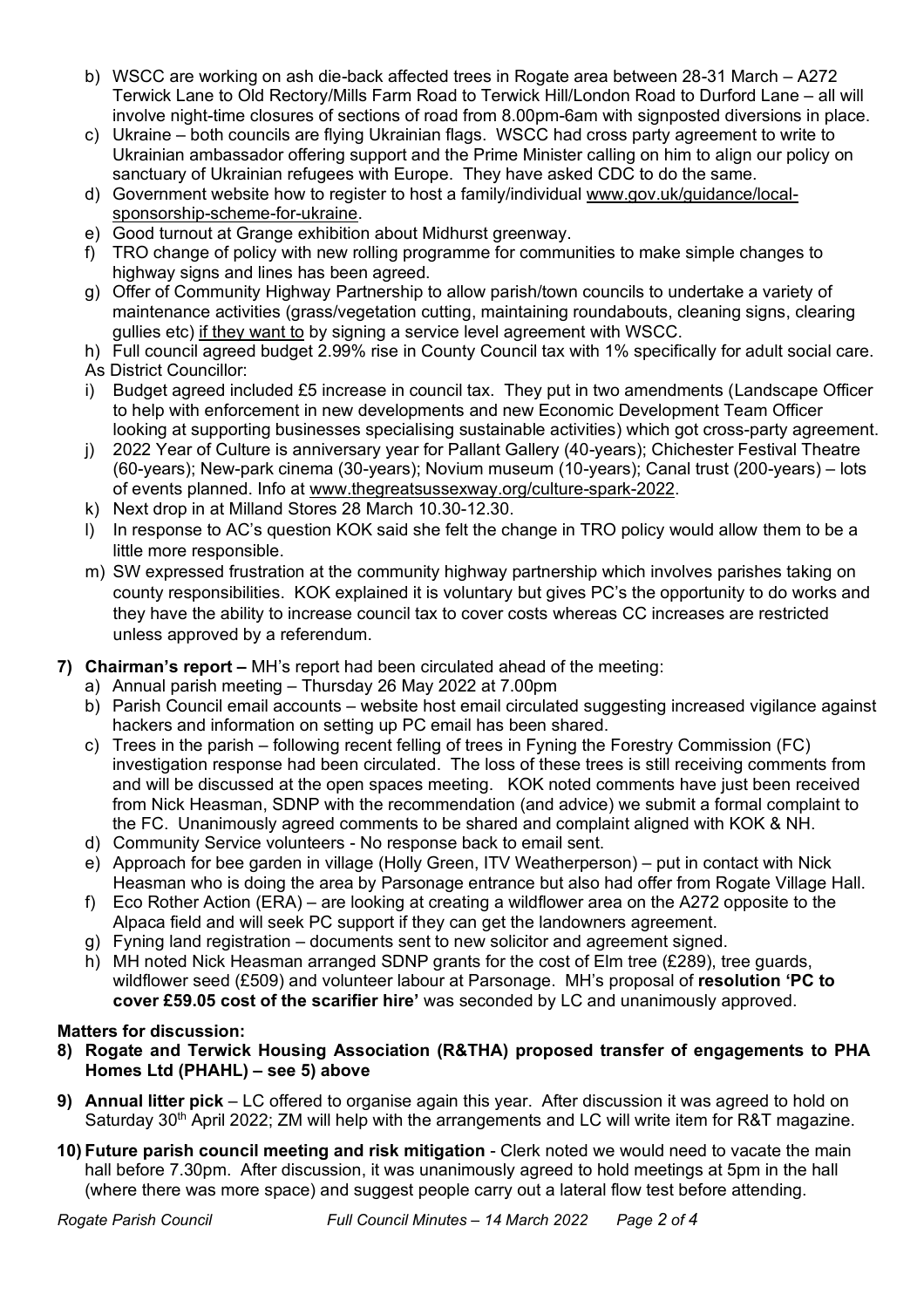## **11) Emergency plan review following recent storms**

- a) MH noted a lot of people were without power, some for 5 days. We received an email from the hall asking about the PC emergency plan and what can be done in the future.
- b) KOK noted WSCC are required to have a resilience plan and their Active Community team are able to help villages with planning and information and could be a useful resource.
- c) AC felt communities/people were self-reliant helping each other and the communities within Rake and Rogate tended to be different.
- d) MR noted there was a previous successful grant bid to buy a generator for Rogate hall with the help of Gordon McAra but comments from the village were it was too far from Parsonage/Fyning and therefore it didn't go ahead.
- e) AC reminded the meeting our current policy is simple a meeting would be called if there was an emergency to define the problem and see what could be done. To offer more requires a lot of organisation and volunteers taking on responsibility.
- f) SW suggestion as the trigger point for calling a meeting was unclear perhaps any 3 councillors could decide to call a crisis meeting if they thought a situation was bad enough; this idea was unanimously supported. AC added that emergency resource information also needs to be reviewed.

## **12) Rogate Combined charities**

a) Clerk explained this is an old charity for which the PC are meant to appoint a trustee and it needs some help updating or closing. GM's proposal of **resolution 'LC to be appointed as PC nominated trustee to Rogate Combined Charities'** was seconded by MR and unanimously approved.

#### **13) Finance report and matters**

- a) GM noted the budget progress to-date had been circulated ahead of the meeting.
- b) Non-cheque signatory would not check the bank this month.
- c) Bank payments authorisation AC and GM to approve this month's online payments.

| <b>Payments approved:</b> |                                               |             |
|---------------------------|-----------------------------------------------|-------------|
| Clerk/RFO                 | Salary/PAYE/Pension                           | Undisclosed |
| <b>Debbie Harknett</b>    | Zoom video conferencing monthly cost          | £14.39      |
| <b>Debbie Harknett</b>    | Clerks' expenses $-3$ months                  | £55.76      |
| <b>Glasdon UK</b>         | Rogate Road village gateways                  | £1,348.56   |
| <b>Parish Online</b>      | Mapping subscription                          | £108.00     |
| <b>Mick Butcher</b>       | Rogate & Fyning bus shelter cleaning-6 months | £180.00     |
| Sean Farren               | Hugo Platt grounds maintenance-6 months       | £90.00      |
| <b>Fred Fosberry</b>      | Bin emptying/cleaning-6 months                | £90.00      |
| <b>Geoff Cornwell</b>     | Rake Recreation ground maintenance-6 months   | £90.00      |
| Nick Heasman              | Scarifer hire cost                            | £49.05      |

## **Receipts and payments approved:**

## **Committee reports:**

## **14) Planning Committee -**

- a) The minutes of the Planning Committee meeting of  $7<sup>th</sup>$  February 2022 were received.
- b) The zoom Planning Committee meeting on 28<sup>th</sup> March was noted.
- **15) Finance Committee** The next Finance Committee meeting was planned for Monday 25<sup>th</sup> April 2022 but GM noted he couldn't attend that day so Clerk will re-arrange.

#### **16) Open Spaces**

- a) The zoom Open Spaces Committee meeting on Monday 28<sup>th</sup> March 2022 was noted.
- b) MH reported we have received an alternative quote to replace the rotted logs that are retaining the bank by the tunnel at Rogate playground. AC's proposal of **resolution 'to instruct Andrew Stead to replace the logs at a cost of £400'** was seconded by GM and unanimously approved.

#### **Working groups:**

**17) RATA –** AC's report had been circulated prior to the meeting:

a) Traffic data shows the effect of the Rake Community Highways scheme with the average speed in both directions reducing from 40.4mph (2019) to 34.6 (without SID) to 33.2 (with SID). Volume of traffic is similar to pre-pandemic with total average of 6,500 vehicles a day in both directions.